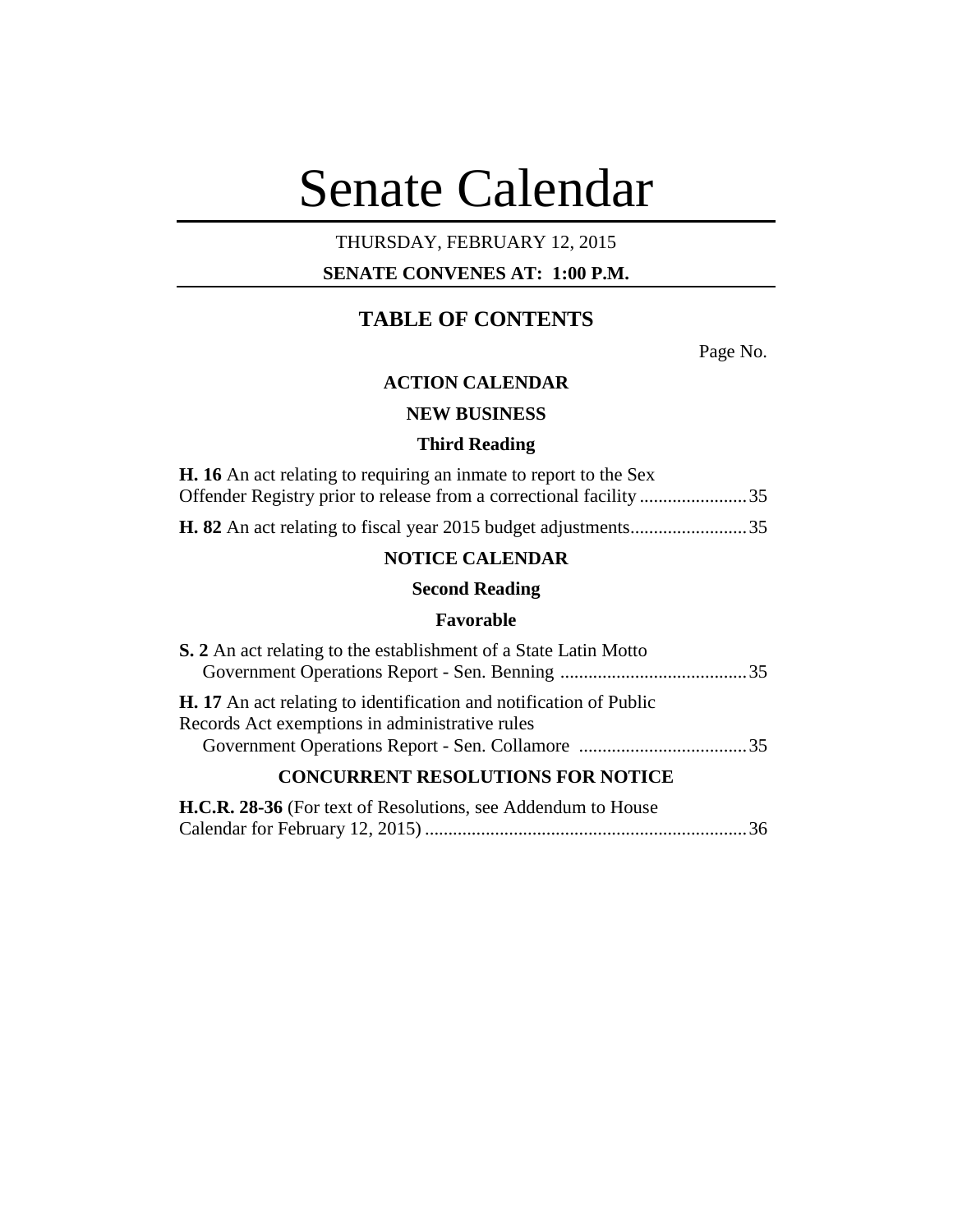#### **ORDERS OF THE DAY**

### **ACTION CALENDAR**

#### **NEW BUSINESS**

#### **Third Reading**

## **H. 16.**

An act relating to requiring an inmate to report to the Sex Offender Registry prior to release from a correctional facility.

# **H. 82.**

An act relating to fiscal year 2015 budget adjustments.

#### **NOTICE CALENDAR**

# **Second Reading**

#### **Favorable**

## **S. 2.**

An act relating to the establishment of a State Latin Motto.

**Reported favorably by Senator Benning for the Committee on Government Operations.**

(Committee vote: 5-0-0)

## **H. 17.**

An act relating to identification and notification of Public Records Act exemptions in administrative rules.

**Reported favorably by Senator Collamore for the Committee on Government Operations.**

(Committee vote: 4-0-1)

(No House amendments)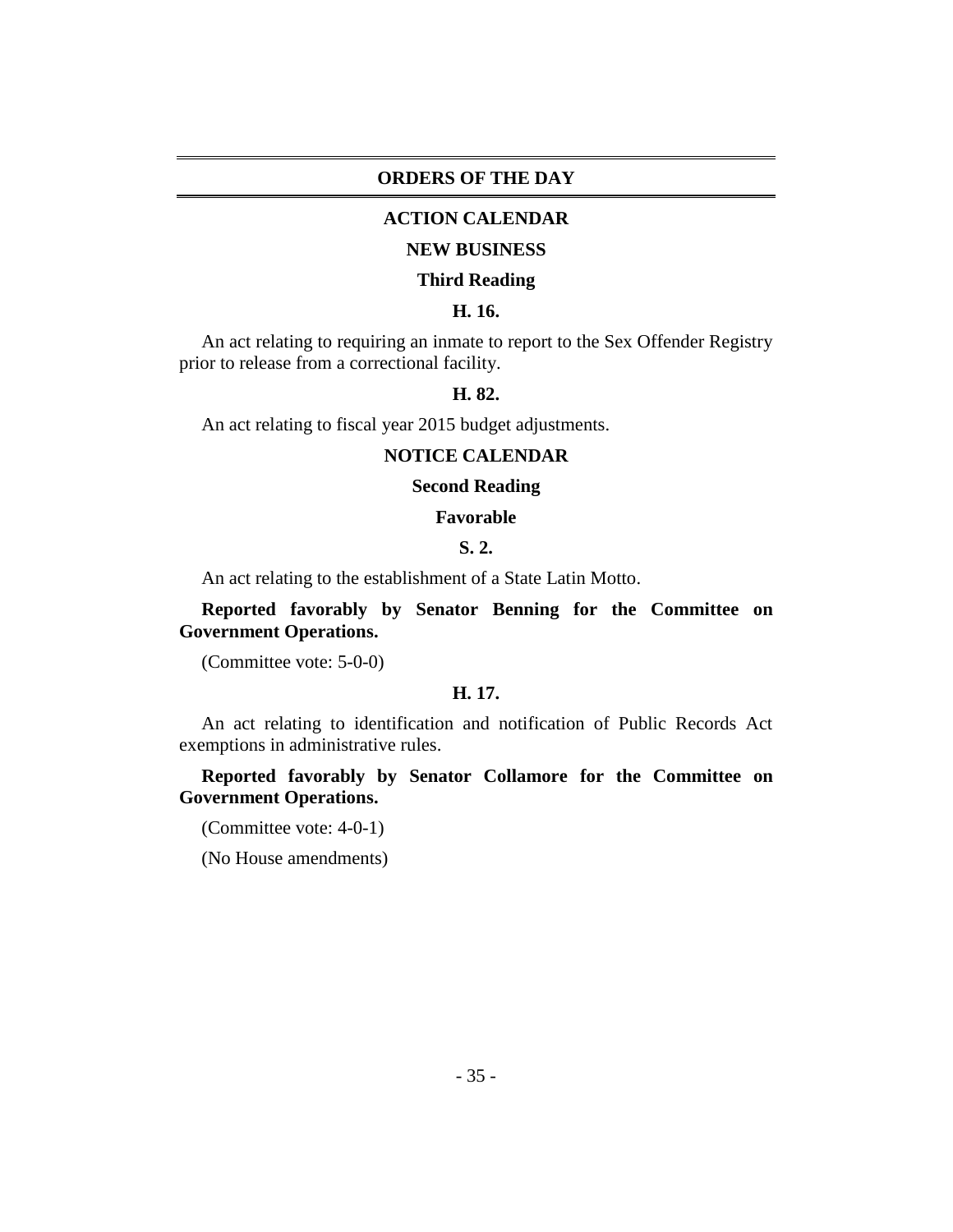#### **CONCURRENT RESOLUTIONS FOR NOTICE**

#### **Concurrent Resolutions for Notice under Joint Rule 16**

The following joint concurrent resolutions have been introduced for approval by the Senate and House and will be adopted by the Senate unless a Senator requests floor consideration before the end of the session of the next legislative day. Requests for floor consideration should be communicated to the Secretary's Office.

**H.C.R. 28-36** (For text of Resolutions, see Addendum to House Calendar for February 12, 2015)

## **CONFIRMATIONS**

The following appointments will be considered by the Senate, as a group, under suspension of the Rules, as moved by the President *pro tempore,* for confirmation together and without debate, by consent thereby given by the Senate. However, upon request of any senator, any appointment may be singled out and acted upon separately by the Senate, with consideration given to the report of the Committee to which the appointment was referred, and with full debate; and further, all appointments for the positions of Secretaries of Agencies, Commissioners of Departments, Judges, Magistrates, and members of the Public Service Board shall be fully and separately acted upon.

Sue Minter of Waterbury – Secretary, Agency of Transportation – By Sen. Westman for the Committee on Transportation. (2/3/15)

### **PUBLIC HEARINGS**

**Wednesday, February 18, 2015** – Room 11 - 7:00 P.M. – 8:00 P.M. - Joint Committee on Judicial Retention – Re: Retention of Superior Court Judges Brian J. Grearson, Mary Miles Teachout and Howard E. VanBenthuysen and Magistrates Mary Gleason Harlow and Christine A. Hoyt. Members of the public interested in testifying may sign up 30 minutes prior to the hearing, with 5 minutes allowed per person for testimony.

**Tuesday, February 24, 2015** - 2:30 P.M. - 3:30 P.M. - Room 11 - Re: Governor's Proposed FY 2016 State Budget - House Committee on Appropriations.

**Wednesday, February 25, 2015** - 9:30 A.M. - 10:30 A.M. - Room 11 - Re: Governor's Proposed FY 2016 State Budget - House Committee on Appropriations.